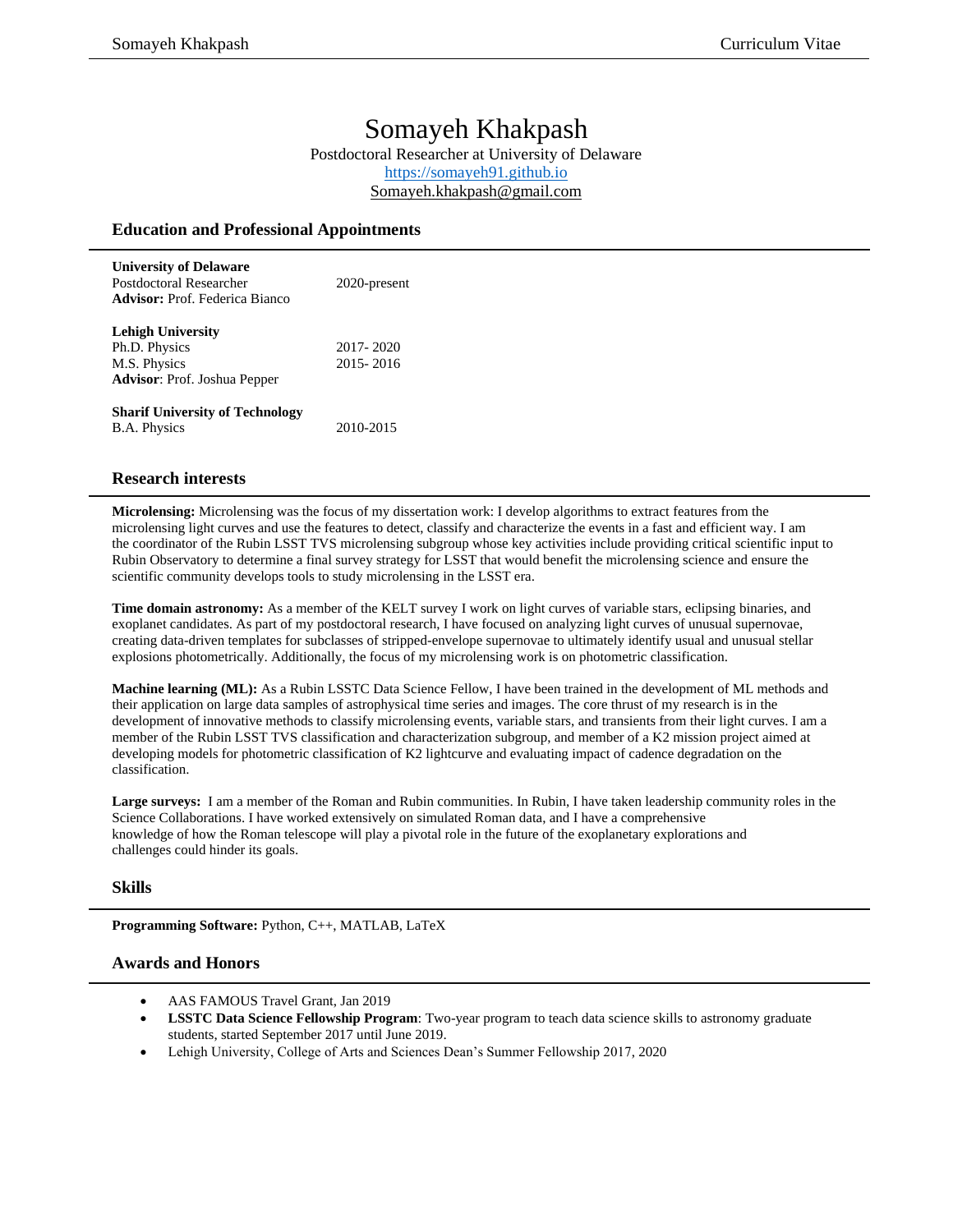## **Refereed Publications**

- 1. **Khakpash, S**., Pepper, J., Penny, M., Gaudi, S., and Street, R., 2021 "Classifying High-cadence Microlensing Light Curves I; Defining Features". *The Astronomical Journal, 161(3), p.23.*
- 2. **Khakpash, S.**, Penny, M. and Pepper, J., 2019. "*A Fast Approximate Approach to Microlensing Survey Analysis*". *The Astronomical Journal*, *158*(1), p.9.
- 3. A Poro, Sarabi, S, Zamanpour, S., 2021, including **Khakpash, S**. "*Investigation of the orbital period and mass relations for W UMa-type contact systems*". *Monthly Notices of the Royal Astronomical Society, 3446P*.
- 4. Romy Rodríguez Martínez, B Scott Gaudi, Joseph E Rodriguez, George Zhou, 2020, including **Khakpash, S.** *["KELT-](https://iopscience.iop.org/article/10.3847/1538-3881/ab9f2d/meta)[25 b and KELT-26 b: A Hot Jupiter and a Substellar Companion Transiting Young A Stars Observed by TESS](https://iopscience.iop.org/article/10.3847/1538-3881/ab9f2d/meta)*". *The Astronomical Journal, 160(3), p.111.*
- 5. F Davoudi, SJ Jafarzadeh, A Poro, O Basturk, S Mesforoush, 2020, including **Khakpash, S. "**[Light curve analysis of](https://www.sciencedirect.com/science/article/pii/S1384107619300508)  [ground-based data from exoplanets transit database"](https://www.sciencedirect.com/science/article/pii/S1384107619300508). *New Astronomy, 76, p. 101305.*
- 6. Johns, D., Reed, P., Rodriguez, J., Pepper, J., 2019, including **Khakpash, S**. "*KELT-23b: A Hot Jupiter Transiting a Near-Solar Twin Close to the TESS and JWST Continuous Viewing Zones*". *The Astronomical Journal, 158(2),p.14*.
- **7.** Rodriguez, J.E., Eastman, J.D., Zhou, G., Quinn, 2019, including **Khakpash, S**. "*KELT-24b: A 5M<sup>J</sup> Planet on a 5.6 day Well-Aligned Orbit around the Young V= 8.3 F-star HD 93148*". *The Astronomical Journal, 158(5),p.15*.

## **White Papers**

- 1. Street, R.A., Lund, M.B., Donachie, M., **Khakpash, S.**, 2018. "*Unique Science from a Coordinated LSST-WFIRST Survey of the Galactic Bulge". arXiv preprint arXiv:1812.04445*
- 2. Street, R.A., Lund, M.B., **Khakpash, S.**, Donachie, 2018. "*The Diverse Science Return from a Wide-Area Survey of the Galactic Plane*". *arXiv preprint arXiv:1812.03137*.
- 3. Jennifer C Yee, Jay Anderson, Rachel Akeson, Etienne Bachelet, 2018, including **Khakpash, S**. ["White Paper:](https://arxiv.org/abs/1803.07921)  [Exoplanetary Microlensing from the Ground in the 2020s"](https://arxiv.org/abs/1803.07921). *arXiv preprint arXiv:1803.07921*

#### **Attended Conferences and Workshops**

- Roman Space Telescope science conference, Feb 2022, Virtual
- Data Science Symposium at the University of Delaware, Nov 2021, Newark, DE
- Rubin Observatory Project & Community Workshop, Aug 2021, Virtual
- American Astronomical Society Meeting, Jan 2021, Virtual
- Exoplanet Demographics, Nov 2020, Virtual
- Rubin Observatory Project & Community Workshop, Aug 2020, Virtual o Member of the Scientific Organizing Committee
- LSST TVS-SMWLV Workshop, Oct 2019, Newark, DE
	- o Member of the Scientific Organizing Committee
- Central Pennsylvania Consortium Conference, Apr 2019, Gettysburg, PA
- International Microlensing Conference, Jan 2019, Nashville, TN
- American Astronomical Society Meeting, Jan 2019, Seattle, WA
- American Astronomical Society Meeting, Jan 2018, Washington DC
- LSST Transients and Variable Stars Science Collaboration Workshop, Jun 2018, Bethlehem, PA o Member of the Local Organizing Committee
- Sagan Exoplanet Workshop: Microlensing in the Era of WFIRST, Aug 2017, Pasadena, CA
- KELT Workshop, Jun 2017, Bethlehem, PA
- KELT Workshop, Aug 2016, Nashville, TN
- Astrophilly Conference, Aug 2016, Philadelphia, PA
- Astronomy Summer School, Aug 2013, Karaj, Iran